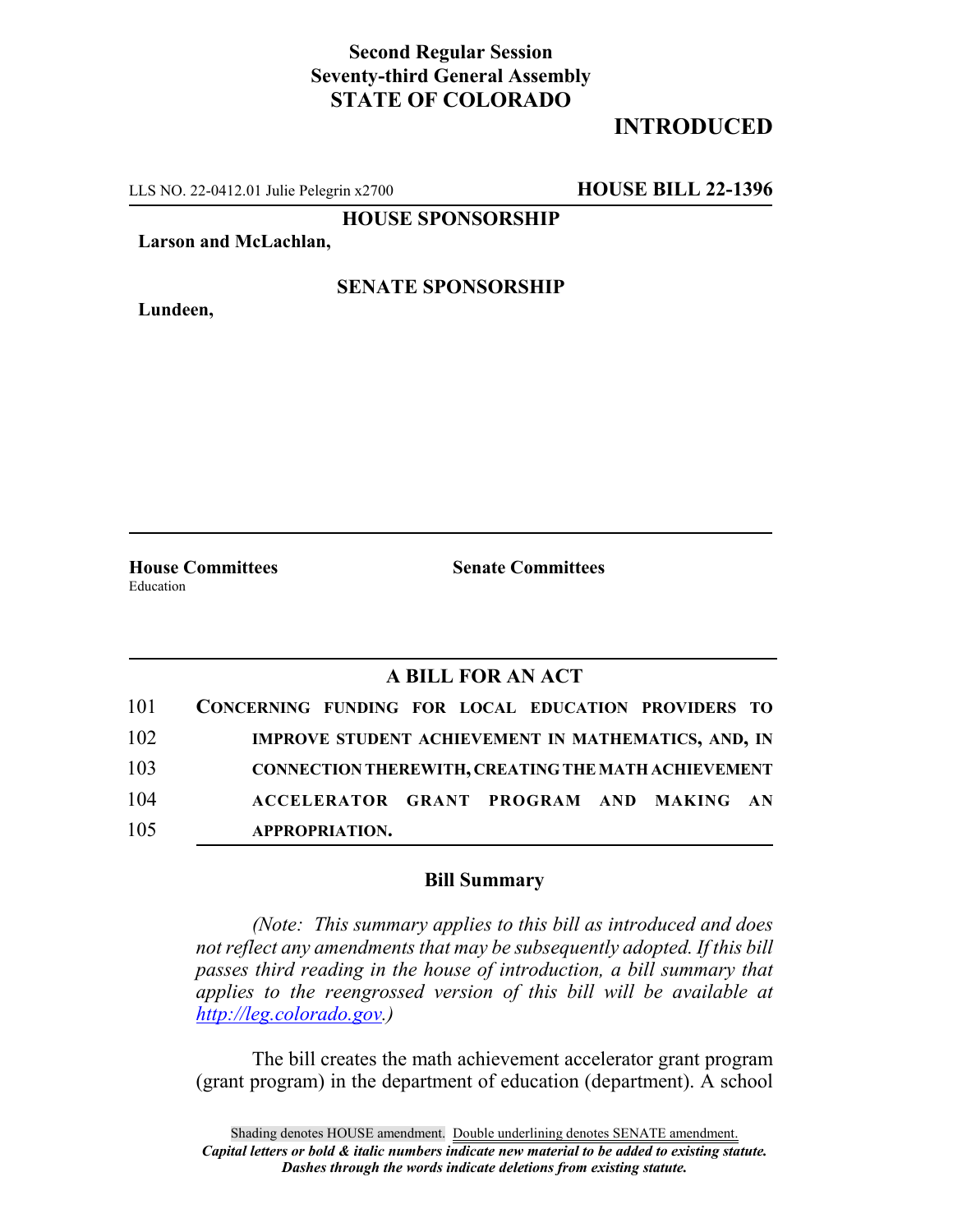district, board of cooperative services that operates a school that serves kindergarten or any of grades one through 8, or a charter school that serves kindergarten or any of grades one through 8 may apply to the department to participate in the grant program. The department, with the assistance of a grant review committee convened by the commissioner of education, shall review the grant applications and recommend to the state board of education (state board) grant recipients and the grant amounts. The state board shall select the applicants that will receive 3-year grants to implement research-based, school-based plans to improve student achievement in mathematics in the elementary and middle school grades. The bill specifies the required contents of the application and the criteria the department and the state board shall apply in recommending and selecting grant recipients. Distribution of grant money in the second and third years of a grant is conditioned on the department finding that the grant recipient is meeting specified requirements. The department shall pay grants out of the math achievement accelerator grant fund created in the bill.

The bill directs the department to contract with an independent evaluator to annually evaluate the school-based plans implemented using the grant money, their effectiveness in improving student achievement in mathematics, and the overall implementation of the grant program. The department shall submit the evaluation reports prepared by the independent evaluator to the state board and the education committees of the general assembly.

The bill makes an appropriation.

| 1             | Be it enacted by the General Assembly of the State of Colorado:        |
|---------------|------------------------------------------------------------------------|
| $\mathcal{L}$ | <b>SECTION 1.</b> In Colorado Revised Statutes, add part 13 to article |
| 3             | 7 of title 22 as follows:                                              |
| 4             | PART <sub>13</sub>                                                     |
| 5             | COLORADO MATH ACHIEVEMENT ACCELERATOR ACT                              |
| 6             | 22-7-1301. Short title. THE SHORT TITLE OF THIS PART 13 IS THE         |
| 7             | "COLORADO MATH ACHIEVEMENT ACCELERATOR ACT".                           |
| 8             | 22-7-1302. Legislative declaration. THE GENERAL ASSEMBLY               |
| 9             | FINDS THAT IT IS IN THE BEST INTERESTS OF FAMILIES, STUDENTS, AND      |
| 10            | EMPLOYERS IN THE STATE TO ESTABLISH A PROGRAM OF FINANCIAL             |
| 11            | INCENTIVES FOR PUBLIC SCHOOLS TO ACCELERATE IMPROVEMENT IN THE         |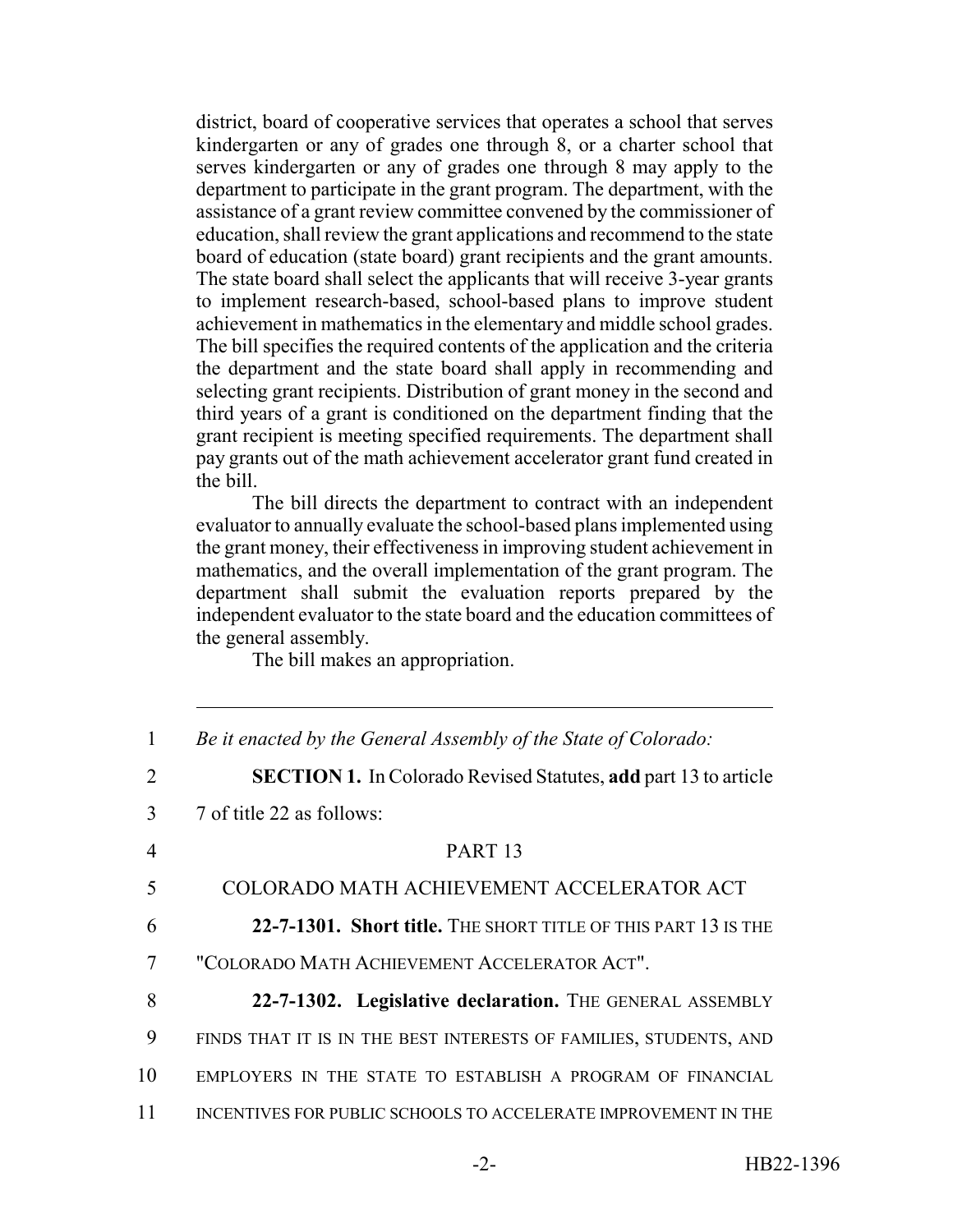LEVEL OF STUDENT MATHEMATICS ACHIEVEMENT IN COLORADO, OVERCOME STEEP MATHEMATICS LEARNING LOSSES FROM THE COVID-19 PANDEMIC, AND EXPAND THE NUMBER OF STUDENTS WITH KNOWLEDGE AND INTEREST IN MATHEMATICS TO ENSURE A SUFFICIENT NUMBER OF COLORADO GRADUATES ARE PREPARED FOR THE STATE'S RAPIDLY EXPANDING ECONOMIC SECTORS THAT DEPEND ON EMPLOYEES WHO ARE LITERATE IN MATHEMATICS.IT IS THE INTENT OF THE GENERAL ASSEMBLY THAT THE FINANCIAL INCENTIVES WILL ENCOURAGE AND SUPPORT IMPLEMENTATION OF A DIVERSE AND INNOVATIVE SET OF SCHOOL-BASED STRATEGIES TO IMPROVE MATHEMATICS ACHIEVEMENT, WHICH STRATEGIES SHOULD INCLUDE MAINTAINING A STATE-APPROVED LIST OF HIGH-QUALITY PARTNERS TO SUPPORT SCHOOL DISTRICTS AND PUBLIC 13 SCHOOLS IN IMPROVING STUDENT ACHIEVEMENT IN MATHEMATICS.

 **22-7-1303. Definitions.** AS USED IN THIS PART 13, UNLESS THE CONTEXT OTHERWISE REQUIRES:

 (1) "COMMISSIONER" MEANS THE COMMISSIONER OF EDUCATION 17 APPOINTED BY THE STATE BOARD PURSUANT TO SECTION 1 OF ARTICLE IX 18 OF THE STATE CONSTITUTION.

 (2) "DEPARTMENT" MEANS THE DEPARTMENT OF EDUCATION CREATED AND EXISTING PURSUANT TO SECTION 24-1-115.

 (3) "GRANT PROGRAM" MEANS THE MATH ACHIEVEMENT ACCELERATOR GRANT PROGRAM CREATED IN SECTION 22-7-1304.

 (4) "GRANT REVIEW COMMITTEE" MEANS THE COMMITTEE CONVENED BY THE COMMISSIONER PURSUANT TO SECTION 22-7-1304 (2) TO ASSIST THE DEPARTMENT IN REVIEWING GRANT APPLICATIONS.

 (5) "INDEPENDENT EVALUATOR" MEANS THE INDIVIDUAL OR ENTITY WITH WHICH THE DEPARTMENT CONTRACTS PURSUANT TO SECTION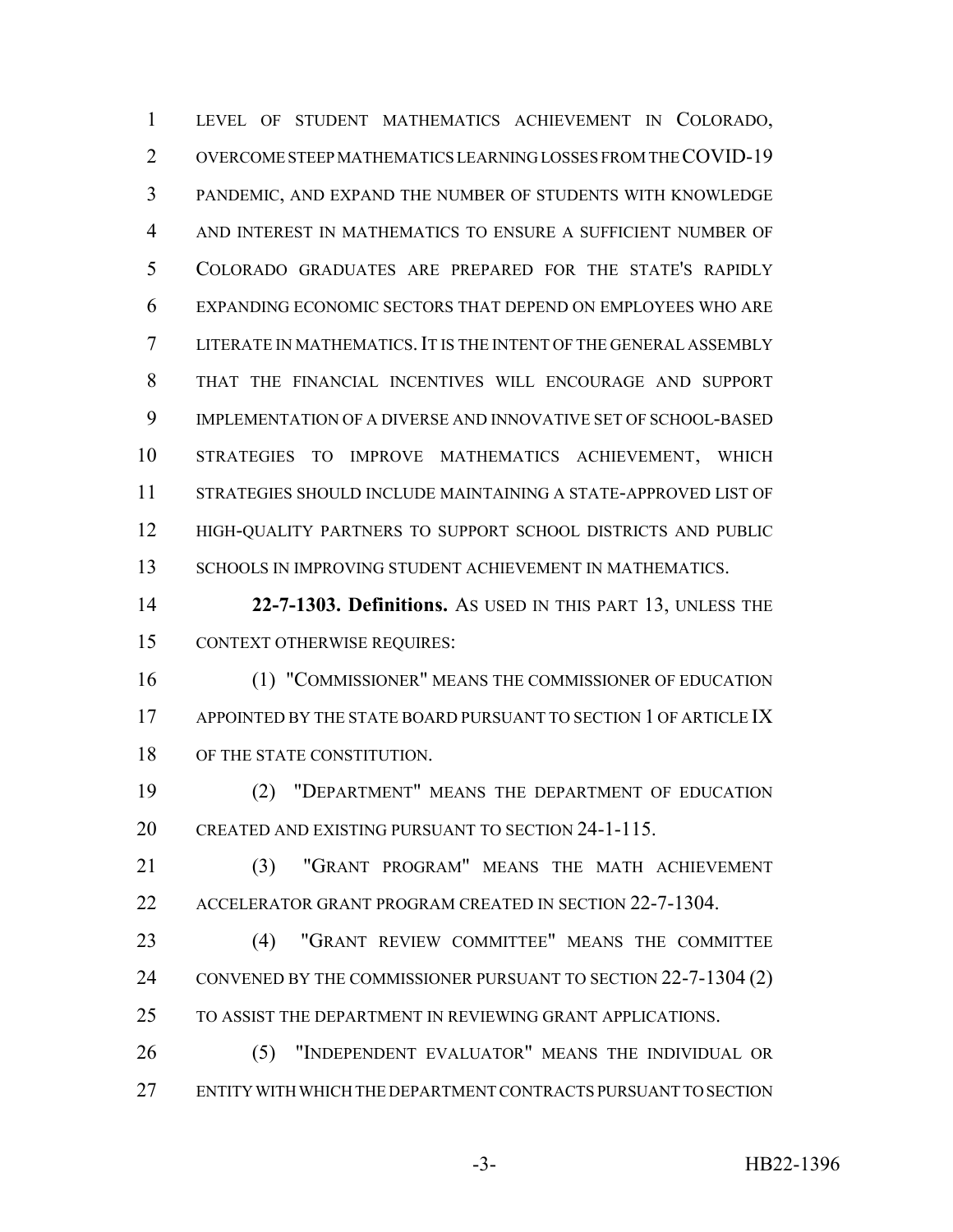1 22-7-1306 (1) TO EVALUATE THE RESULTS OF THE GRANT PROGRAM.

 (6) "LOCAL EDUCATION PROVIDER" MEANS A SCHOOL DISTRICT ORGANIZED PURSUANT TO ARTICLE 30 OF THIS TITLE 22; A BOARD OF COOPERATIVE SERVICES, CREATED PURSUANT TO ARTICLE 5 OF THIS TITLE 22, THAT OPERATES A SCHOOL THAT SERVES KINDERGARTEN OR ANY OF GRADES ONE THROUGH EIGHT; A CHARTER SCHOOL, AUTHORIZED BY A 7 SCHOOL DISTRICT PURSUANT TO PART 1 OF ARTICLE 30.5 OF THIS TITLE 22, THAT SERVES KINDERGARTEN OR ANY OF GRADES ONE THROUGH EIGHT; OR AN INSTITUTE CHARTER SCHOOL, AUTHORIZED PURSUANT TO PART 5 OF 10 ARTICLE 30.5 OF THIS TITLE 22, THAT SERVES KINDERGARTEN OR ANY OF GRADES ONE THROUGH EIGHT.

 (7) "STATE BOARD" MEANS THE STATE BOARD OF EDUCATION CREATED AND EXISTING PURSUANT TO SECTION 1 OF ARTICLE IX OF THE STATE CONSTITUTION.

 **22-7-1304. Math achievement accelerator grant program - created - selection - grant review committee - rules.** (1) THERE IS CREATED IN THE DEPARTMENT THE MATH ACHIEVEMENT ACCELERATOR GRANT PROGRAM TO PROVIDE THREE-YEAR GRANTS TO LOCAL EDUCATION PROVIDERS TO IMPLEMENT RESEARCH-BASED, SCHOOL-BASED PLANS FOCUSED ON IMPROVING STUDENT ACHIEVEMENT IN MATHEMATICS IN KINDERGARTEN AND GRADES ONE THROUGH EIGHT. THE PLANS MAY INCLUDE, BUT NEED NOT BE LIMITED TO, PURCHASING EVIDENCE-BASED PROFESSIONAL DEVELOPMENT PROGRAMS AND MATHEMATICS CURRICULA AND MATERIALS; PARTNERING WITH INSTITUTIONS OF HIGHER EDUCATION OR PUBLIC OR PRIVATE NONPROFIT ENTITIES TO IMPLEMENT RESEARCH-BASED INITIATIVES TO INCREASE STUDENT ACHIEVEMENT IN MATHEMATICS, INCLUDING PROVIDING PROFESSIONAL DEVELOPMENT FOR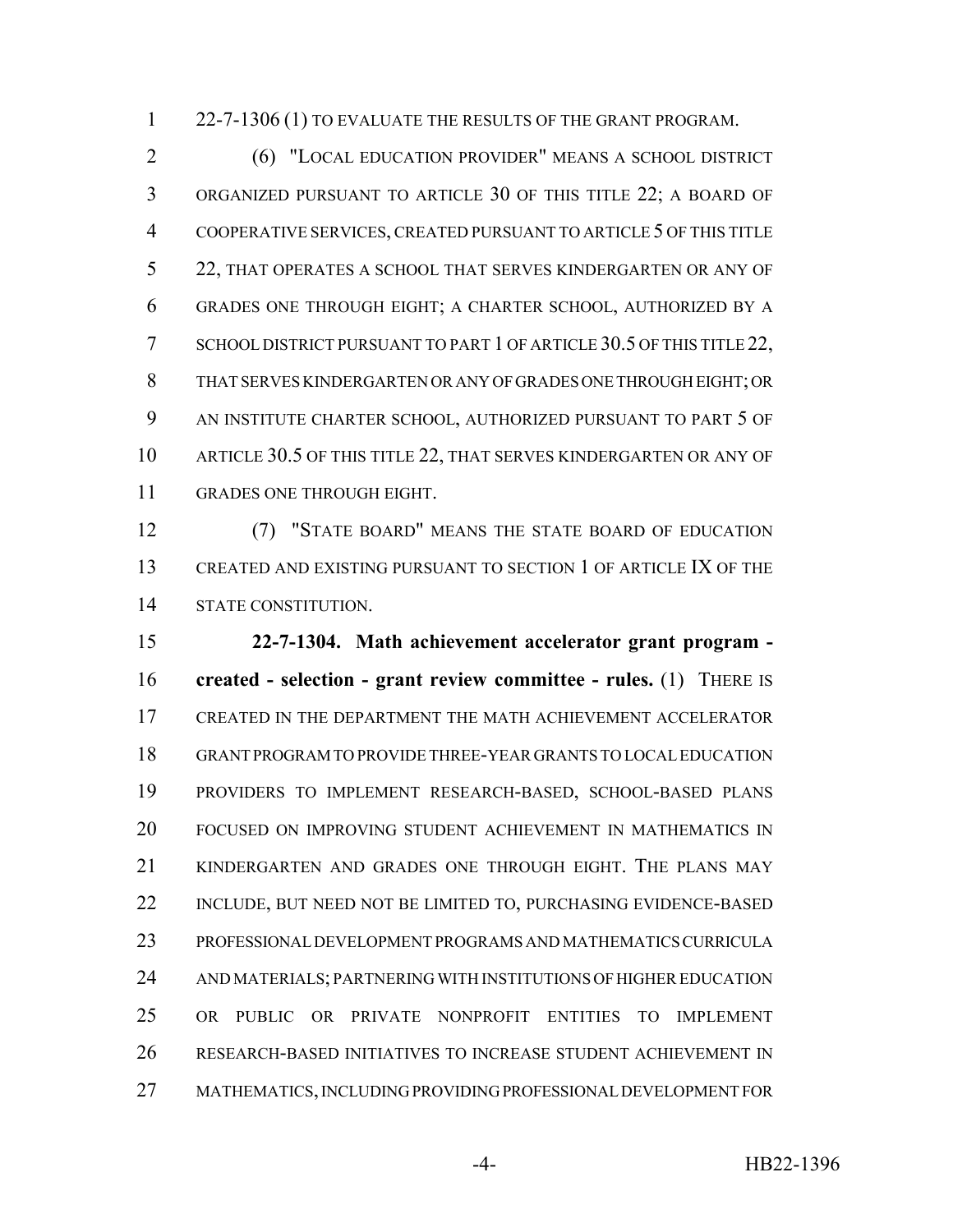EDUCATORS; AND INCREASING EDUCATOR STAFFING IN MATHEMATICS.

 (2) BY JANUARY 15, 2023, THE COMMISSIONER SHALL CONVENE A GRANT REVIEW COMMITTEE CONSISTING OF ELEMENTARY- AND SECONDARY-LEVEL MATHEMATICS EDUCATORS, NATIONAL EXPERTS IN MATHEMATICS EDUCATION, AND EXPERTS IN SCHOOL IMPROVEMENT.THE GRANT REVIEW COMMITTEE SHALL WORK WITH DEPARTMENT PERSONNEL IN REVIEWING AND MAKING RECOMMENDATIONS BASED ON THE CRITERIA AND REQUIREMENTS SPECIFIED IN SUBSECTION (3) OF THIS SECTION CONCERNING GRANT PROGRAM APPLICATIONS SUBMITTED TO THE DEPARTMENT PURSUANT TO SECTION 22-7-1305.MEMBERS OF THE GRANT REVIEW COMMITTEE SERVE WITHOUT COMPENSATION AND WITHOUT REIMBURSEMENT FOR EXPENSES.

 (3) THE DEPARTMENT, WITH THE ASSISTANCE OF THE GRANT REVIEW COMMITTEE, SHALL REVIEW ALL OF THE APPLICATIONS RECEIVED PURSUANT TO SECTION 22-7-1305 AND RECOMMEND TO THE STATE BOARD GRANT RECIPIENTS FROM AMONG THE APPLICANTS AND THE AMOUNT OF EACH GRANT. THE STATE BOARD SHALL SELECT THE GRANT RECIPIENTS AND SPECIFY THE AMOUNT OF EACH THREE-YEAR GRANT, WHICH MUST BE NOT LESS THAN SEVENTY-FIVE THOUSAND DOLLARS NOR MORE THAN ONE HUNDRED TWENTY-FIVE THOUSAND DOLLARS PER SCHOOL PER BUDGET YEAR. IN RECOMMENDING AND SELECTING GRANT RECIPIENTS, THE 22 DEPARTMENT, THE GRANT REVIEW COMMITTEE, AND THE STATE BOARD 23 SHALL, TO THE EXTENT POSSIBLE:

 (a) AWARD GRANTS TO LOCAL EDUCATION PROVIDERS IN URBAN, 25 SUBURBAN, AND RURAL AREAS THROUGHOUT THE STATE;

 (b) SUPPORT A DIVERSE AND INNOVATIVE RANGE OF SCHOOL-BASED PLANS;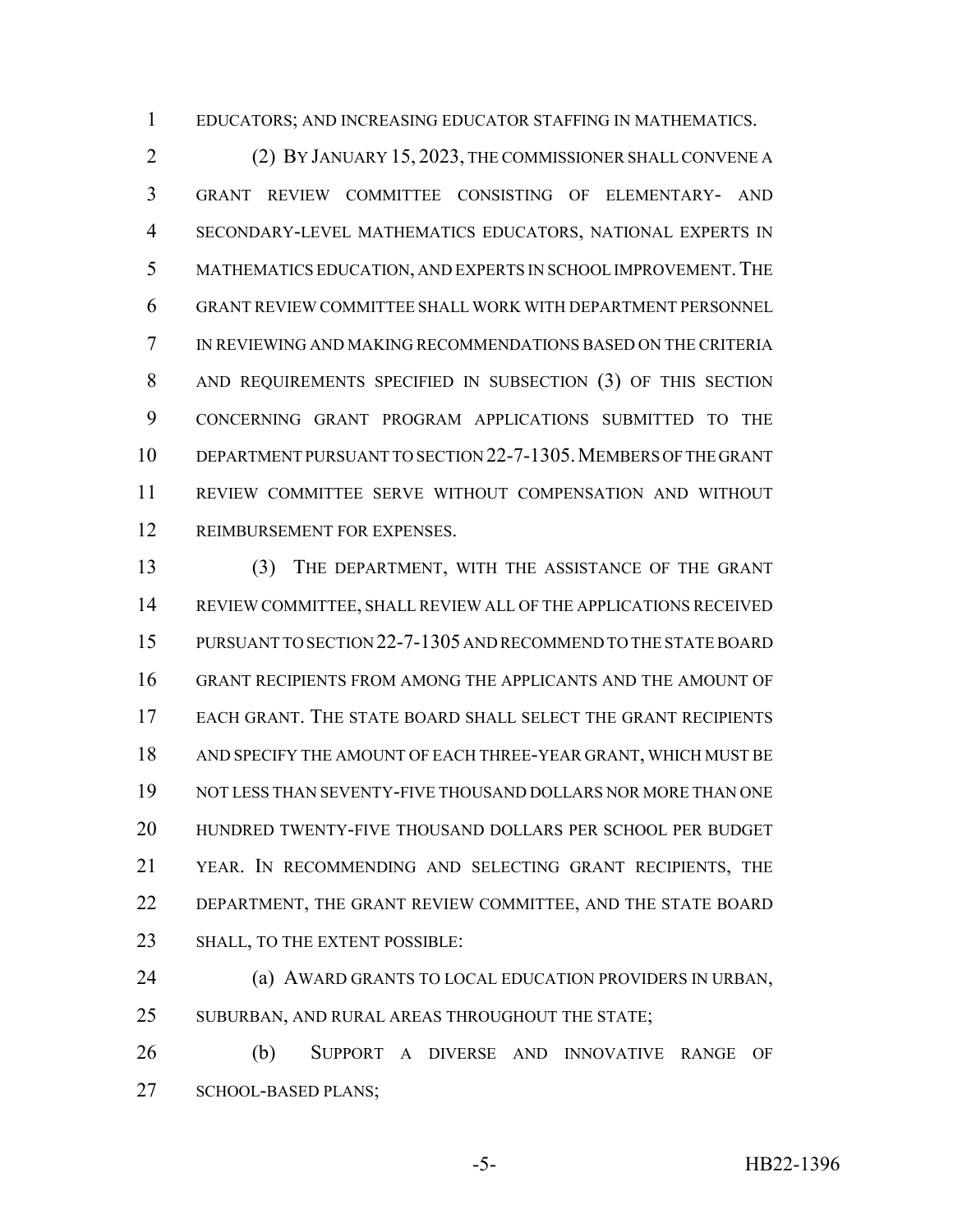(c) PRIORITIZE APPLICATIONS FOR PLANS TO BE IMPLEMENTED IN 2 PUBLIC SCHOOLS IN WHICH MORE THAN FIFTY PERCENT OF THE ENROLLED STUDENTS SCORED BELOW THE STATEWIDE AVERAGE ON THE STATEWIDE ASSESSMENTS IN MATHEMATICS ADMINISTERED PURSUANT TO SECTION 22-7-1006.3 FOR THE SCHOOL YEAR PRECEDING THE SCHOOL YEAR IN WHICH THE LOCAL EDUCATION PROVIDER APPLIED FOR THE GRANT;

 (d) CONSIDER THE AMOUNT OF OTHER RESOURCES AVAILABLE TO THE APPLYING LOCAL EDUCATION PROVIDER TO FUND THE INITIATIVES DESCRIBED IN THE APPLICATION, SELECTING THOSE LOCAL EDUCATION PROVIDERS WITH THE GREATEST NEED FOR FINANCIAL ASSISTANCE; AND (e) SELECT THE APPLICATIONS THAT PROPOSE HIGH-QUALITY,

 RESEARCH-BASED PLANS THAT ARE MOST LIKELY TO INCREASE STUDENT ACHIEVEMENT IN MATHEMATICS.

 (4) (a) FOR THE 2023-24 BUDGET YEAR, SUBJECT TO AVAILABLE APPROPRIATIONS, THE STATE BOARD SHALL AWARD THREE-YEAR GRANTS TO LOCAL EDUCATION PROVIDERS SELECTED PURSUANT TO THIS SECTION. DISTRIBUTION OF MONEY TO A GRANT RECIPIENT IN THE SECOND AND THIRD YEARS OF A GRANT IS CONDITIONAL ON THE DEPARTMENT'S CONFIRMATION THAT THE GRANT RECIPIENT IS MEETING THE GRANT REQUIREMENTS SPECIFIED IN THIS PART 13 AND IN STATE BOARD RULE, 21 INCLUDING:

 (I) SUBSTANTIALLY MEETING THE ANNUAL GOALS FOR IMPROVEMENT IN STUDENT ACHIEVEMENT IN MATHEMATICS THAT THE GRANT RECIPIENT IDENTIFIED IN THE GRANT APPLICATION; AND

 (II) MEETING THE COMMITMENTS SPECIFIED IN SECTION 22-7-1305 (2)(e).

(b) THE DEPARTMENT SHALL ANNUALLY DISTRIBUTE MONEY TO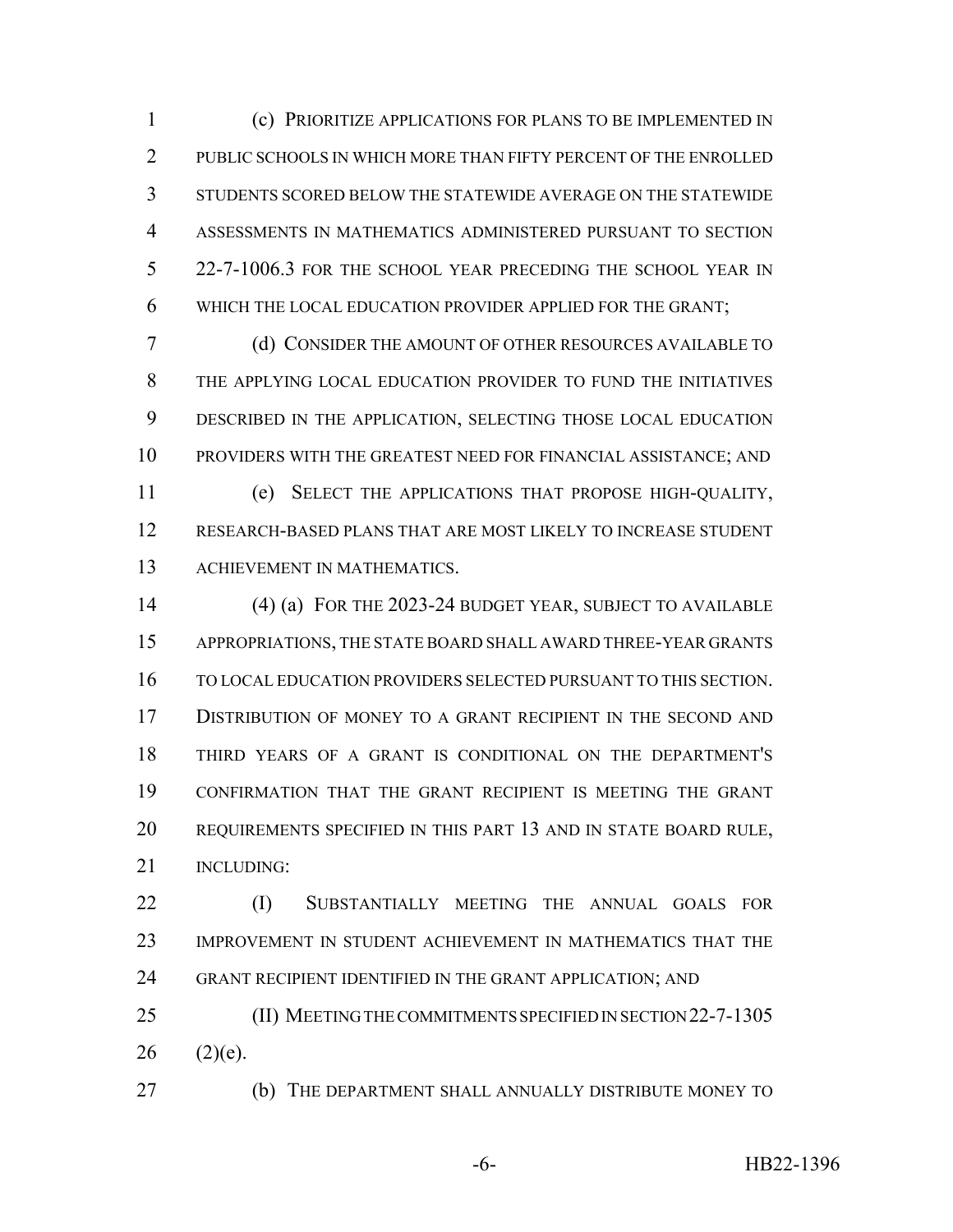THE GRANT RECIPIENTS FROM MONEY APPROPRIATED TO THE MATH ACHIEVEMENT ACCELERATOR GRANT FUND CREATED IN SECTION 22-7-1307. FOR A GRANT RECIPIENT THAT IS A CHARTER SCHOOL, THE DEPARTMENT SHALL DISTRIBUTE THE GRANT MONEY TO THE AUTHORIZER FOR THE CHARTER SCHOOL, AND THE AUTHORIZER SHALL DISTRIBUTE ONE HUNDRED PERCENT OF THE GRANT MONEY TO THE CHARTER SCHOOL.

 (5) THE STATE BOARD SHALL PROMULGATE RULES AS NECESSARY TO IMPLEMENT THE GRANT PROGRAM. BASED ON RECOMMENDATIONS RECEIVED FROM THE DEPARTMENT, THE STATE BOARD, BY RULE, SHALL APPROVE AN ADVISORY LIST OF INSTITUTIONS OF HIGHER EDUCATION OR PUBLIC OR PRIVATE NONPROFIT ENTITIES TO PARTNER WITH LOCAL EDUCATION PROVIDERS TO IMPLEMENT RESEARCH-BASED INITIATIVES TO INCREASE STUDENT ACHIEVEMENT IN MATHEMATICS, INCLUDING PROVIDING PROFESSIONAL DEVELOPMENT FOR EDUCATORS AND OTHER SERVICES RELATED TO MATHEMATICS EDUCATION.

 **22-7-1305. Grant program - applications.** (1) A LOCAL EDUCATION PROVIDER THAT SEEKS TO PARTICIPATE IN THE GRANT PROGRAM MUST SUBMIT AN APPLICATION TO THE DEPARTMENT IN ACCORDANCE WITH RULES ADOPTED BY THE STATE BOARD. A CHARTER SCHOOL MAY SUBMIT AN APPLICATION ON ITS OWN BEHALF. AN APPLICATION SUBMITTED BY A SCHOOL DISTRICT MUST SPECIFY ONE OR MORE ELEMENTARY OR MIDDLE SCHOOLS OF THE SCHOOL DISTRICT AT WHICH IT WILL IMPLEMENT THE INITIATIVES DESCRIBED IN THE APPLICATION. A SCHOOL DISTRICT MAY USE INFORMATION FROM THE SCHOOL DISTRICT'S PERFORMANCE PLAN, IMPLEMENTED PURSUANT TO SECTION 22-11-208, IN COMPLETING THE APPLICATION.

(2) AN APPLICATION MUST INCLUDE: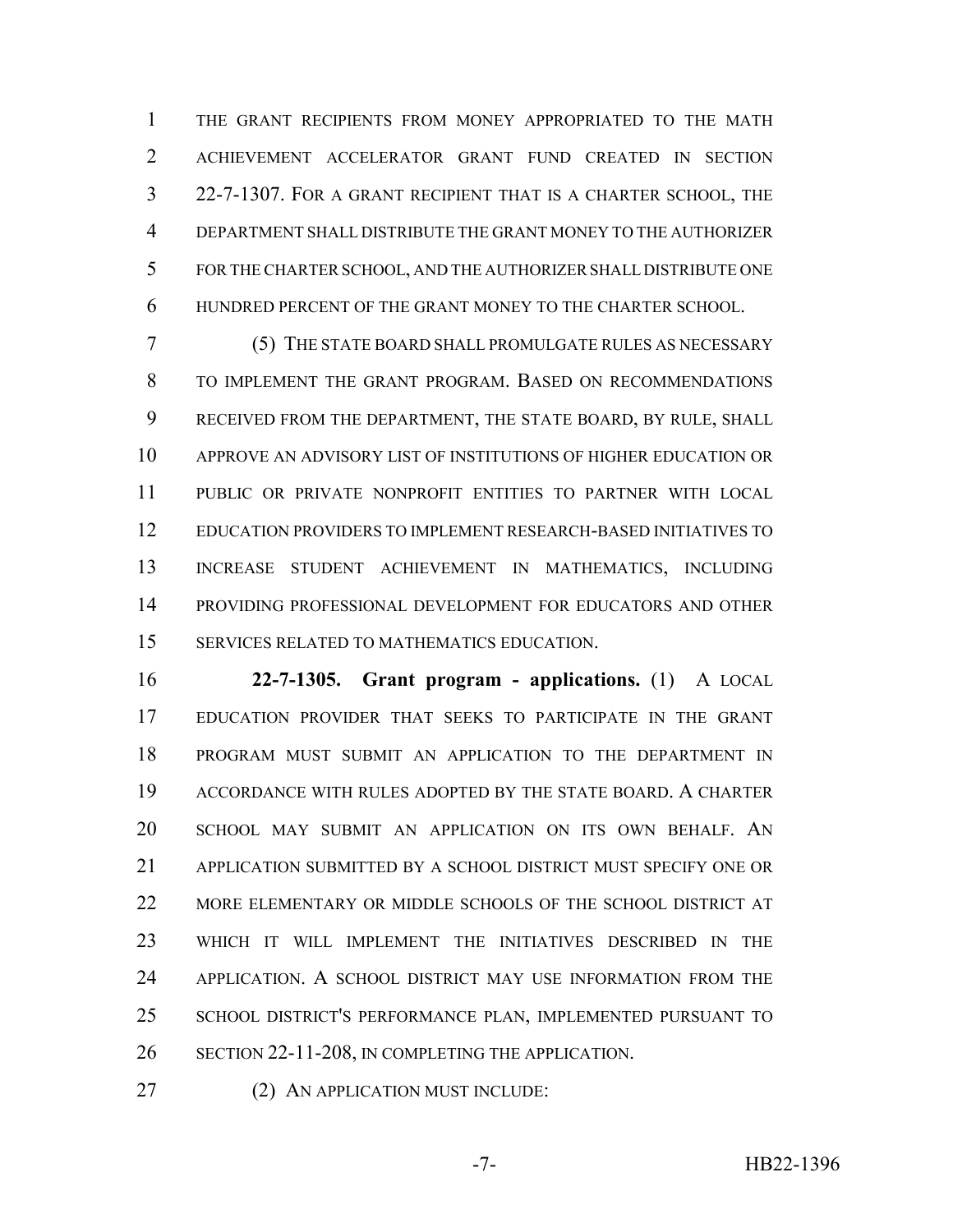(a) A DESCRIPTION OF THE SCHOOL-BASED PLAN THAT THE LOCAL EDUCATION PROVIDER INTENDS TO IMPLEMENT USING THE GRANT MONEY, INCLUDING AN EXPLANATION OF THE RESEARCH THAT SUPPORTS THE PLAN;

 (b) A DESCRIPTION OF THE ELEMENTARY OR MIDDLE SCHOOL OR SCHOOLS AT WHICH, AND SPECIFIC GRADE LEVELS FOR WHICH, THE PLAN WILL BE IMPLEMENTED, INCLUDING THE DEMOGRAPHICS OF THE STUDENT POPULATION THAT WILL BE AFFECTED BY THE PLAN, INCLUDING SOCIOECONOMIC STATUS, RACE, AND DISABILITY;

 (c) IDENTIFICATION OF THE INSTITUTION OF HIGHER EDUCATION OR PUBLIC OR PRIVATE NONPROFIT ENTITY, IF ANY, THAT THE LOCAL EDUCATION PROVIDER WILL PARTNER WITH IN IMPLEMENTING THE PLAN AND A DESCRIPTION OF THE PROFESSIONAL DEVELOPMENT OR OTHER 13 SERVICES THE PARTNERING INSTITUTION OR ENTITY WILL PROVIDE;

14 (d) AN EXPLANATION OF THE ANNUAL GOALS FOR IMPROVEMENT IN STUDENT ACHIEVEMENT IN MATHEMATICS THAT THE LOCAL EDUCATION PROVIDER EXPECTS TO ACHIEVE BY IMPLEMENTING THE PLAN, INCLUDING HOW THE LOCAL EDUCATION PROVIDER WILL MEASURE ATTAINMENT OF 18 THE GOALS:

 (e) THE LOCAL EDUCATION PROVIDER'S COMMITMENT TO: (I) IF PARTNERING WITH AN INSTITUTION OF HIGHER EDUCATION OR A PUBLIC OR PRIVATE NONPROFIT ENTITY TO PROVIDE PROFESSIONAL DEVELOPMENT OR OTHER SERVICES, PARTNER WITH AN INSTITUTION OR ENTITY THAT IS APPROVED BY THE STATE BOARD PURSUANT TO SECTION  $24 \quad 22 - 7 - 1304 \quad (5)(b);$ 

25 (II) SUBMIT DATA REQUIRED BY THE DEPARTMENT FOR PURPOSES OF DETERMINING THE EFFECTIVENESS OF THE SCHOOL-BASED PLAN AND OF THE GRANT PROGRAM, INCLUDING SCHOOL-LEVEL DATA CONCERNING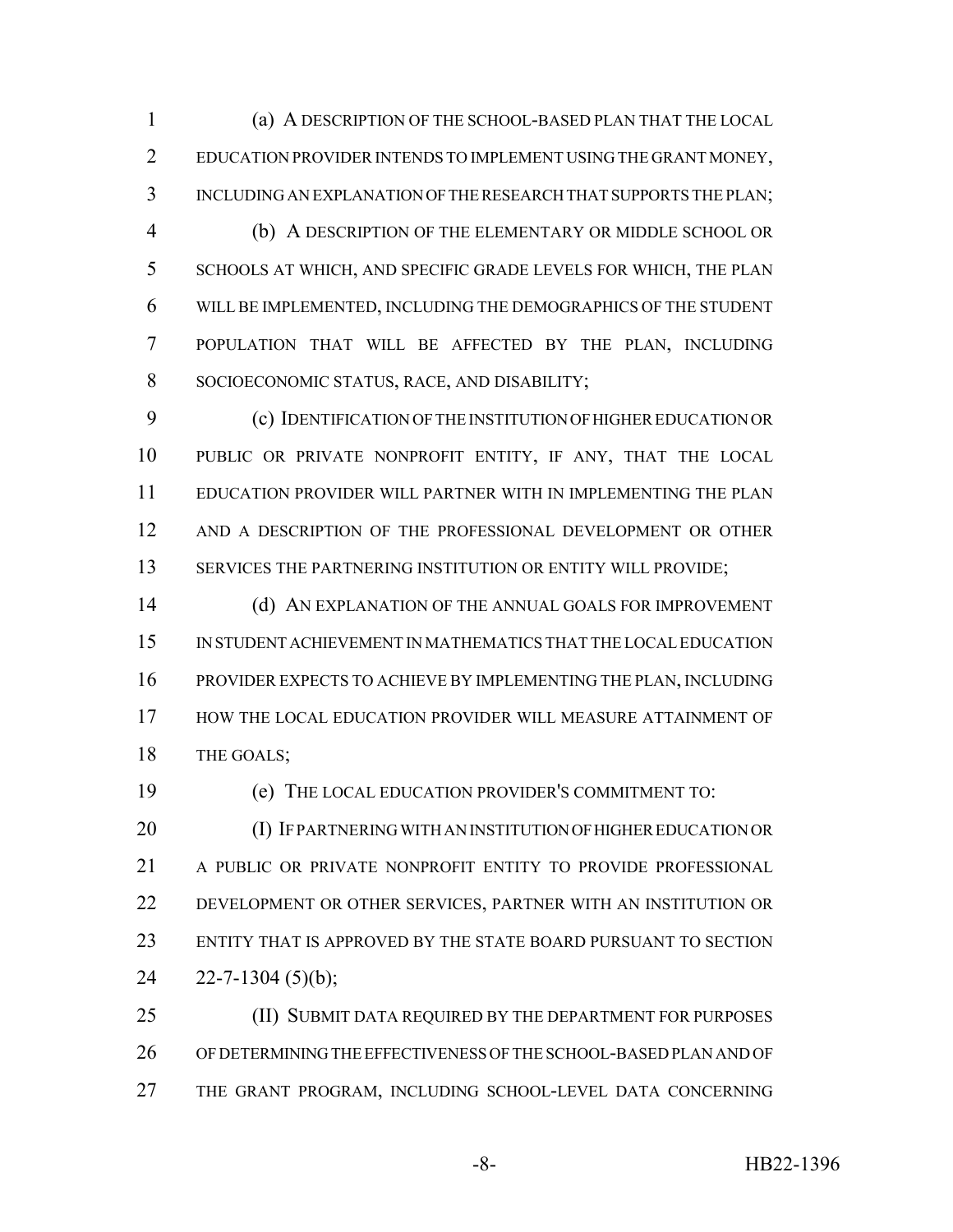IMPLEMENTATION OF THE PLAN AND STUDENT ACHIEVEMENT IN MATHEMATICS, TO THE DEPARTMENT AND TO THE INDEPENDENT EVALUATOR; AND

 (III) COLLABORATE WITH OTHER LOCAL EDUCATION PROVIDERS THAT SEEK TO IMPLEMENT SIMILAR SCHOOL-BASED PLANS TO IMPROVE STUDENT ACHIEVEMENT IN MATHEMATICS; AND

 (f) ANY ADDITIONAL INFORMATION REQUIRED BY STATE BOARD RULE.

 **22-7-1306. Report - independent evaluator.** (1) NO LATER THAN MARCH 15, 2023, THE DEPARTMENT SHALL CONTRACT WITH AN INDIVIDUAL OR ENTITY TO INDEPENDENTLY EVALUATE THE EFFECTIVENESS OF THE SCHOOL-BASED PLANS IMPLEMENTED BY GRANT RECIPIENTS IN IMPROVING STUDENT ACHIEVEMENT IN MATHEMATICS AND THE DEGREE TO WHICH THE PLANS MAY BE REPLICATED FOR USE BY OTHER LOCAL EDUCATION PROVIDERS.THE DEPARTMENT SHALL IMPLEMENT A REQUEST FOR PROPOSALS PROCESS IN SELECTING THE INDEPENDENT EVALUATOR. THE INDEPENDENT EVALUATOR SHALL PROVIDE ANNUAL REPORTS TO THE DEPARTMENT CONCERNING IMPLEMENTATION OF THE PLANS, INCLUDING INTERIM AND FINAL EVALUATIONS OF THE EFFECTIVENESS OF EACH PLAN, AND ANNUAL EVALUATIONS OF THE IMPLEMENTATION OF THE GRANT PROGRAM OVERALL.

22 (2) (a) THE ANNUAL REPORT PREPARED BY THE INDEPENDENT EVALUATOR MUST, AT A MINIMUM, INCLUDE:

24 (I) A DESCRIPTION OF THE GRANT RECIPIENTS AND THE SCHOOL 25 PLANS THAT ARE FUNDED WITH GRANT MONEY;

**(II) STUDENT ACHIEVEMENT DATA IN MATHEMATICS FOR THE** 27 SCHOOL AT WHICH THE PLAN IS IMPLEMENTED FOR THREE SCHOOL YEARS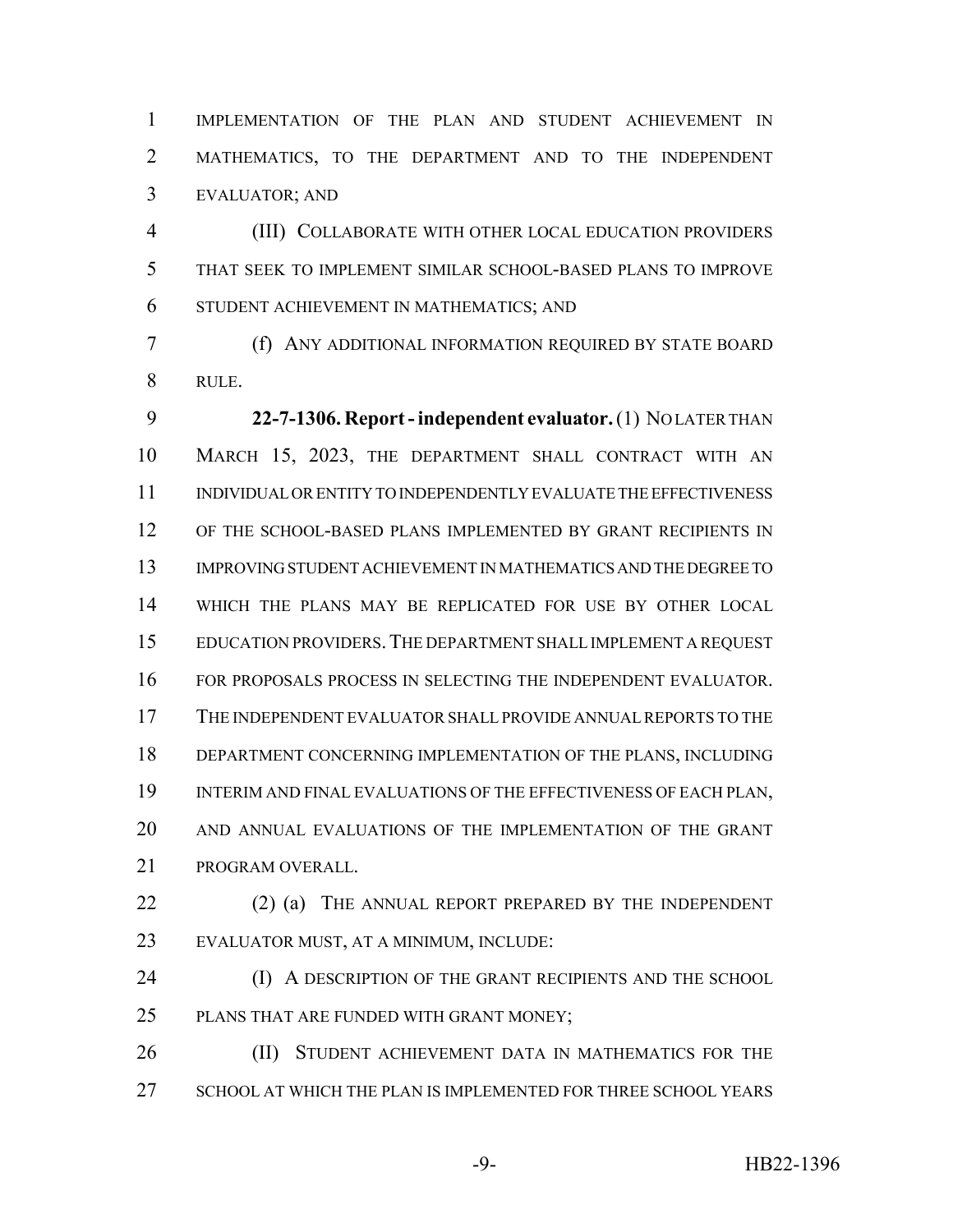PRECEDING THE TERM OF THE GRANT AND DURING THE TERM OF THE GRANT;

 (III) A SUMMARY OF THE FINDINGS OF THE INDEPENDENT EVALUATOR CONCERNING EACH PLAN FUNDED WITH GRANT MONEY AND THE DEGREE TO WHICH THE PLANS MAY BE SUCCESSFULLY REPLICATED BY OTHER LOCAL EDUCATION PROVIDERS; AND

 (IV) ANY ADDITIONAL INFORMATION THAT DEMONSTRATES THE LEVEL OF SUCCESS ACHIEVED BY THE GRANT PROGRAM IN IMPROVING STUDENT ACHIEVEMENT IN MATHEMATICS IN THE ELEMENTARY AND 10 MIDDLE SCHOOL GRADES IN THE STATE.

 (b) ON OR BEFORE DECEMBER 1, 2024, AND ON OR BEFORE 12 DECEMBER 1 EACH YEAR THEREAFTER THROUGH 2026, THE DEPARTMENT SHALL SUBMIT THE REPORT PREPARED BY THE INDEPENDENT EVALUATOR TO THE STATE BOARD AND TO THE EDUCATION COMMITTEES OF THE SENATE AND THE HOUSE OF REPRESENTATIVES, OR ANY SUCCESSOR COMMITTEES.

### **22-7-1307. Math achievement accelerator grant fund - created.**

 (1) THE MATH ACHIEVEMENT ACCELERATOR GRANT FUND, REFERRED TO 19 IN THIS SECTION AS THE "FUND", IS CREATED IN THE STATE TREASURY. THE FUND CONSISTS OF MONEY THAT THE GENERAL ASSEMBLY MAY 21 APPROPRIATE OR TRANSFER TO THE FUND.

22 (2) THE STATE TREASURER SHALL CREDIT ALL INTEREST AND INCOME DERIVED FROM THE DEPOSIT AND INVESTMENT OF MONEY IN THE 24 FUND TO THE FUND.

 (3) MONEY IN THE FUND IS CONTINUOUSLY APPROPRIATED TO THE DEPARTMENT TO IMPLEMENT THE GRANT PROGRAM AS PROVIDED IN THIS PART 13. THE DEPARTMENT MAY ANNUALLY USE UP TO ONE HUNDRED